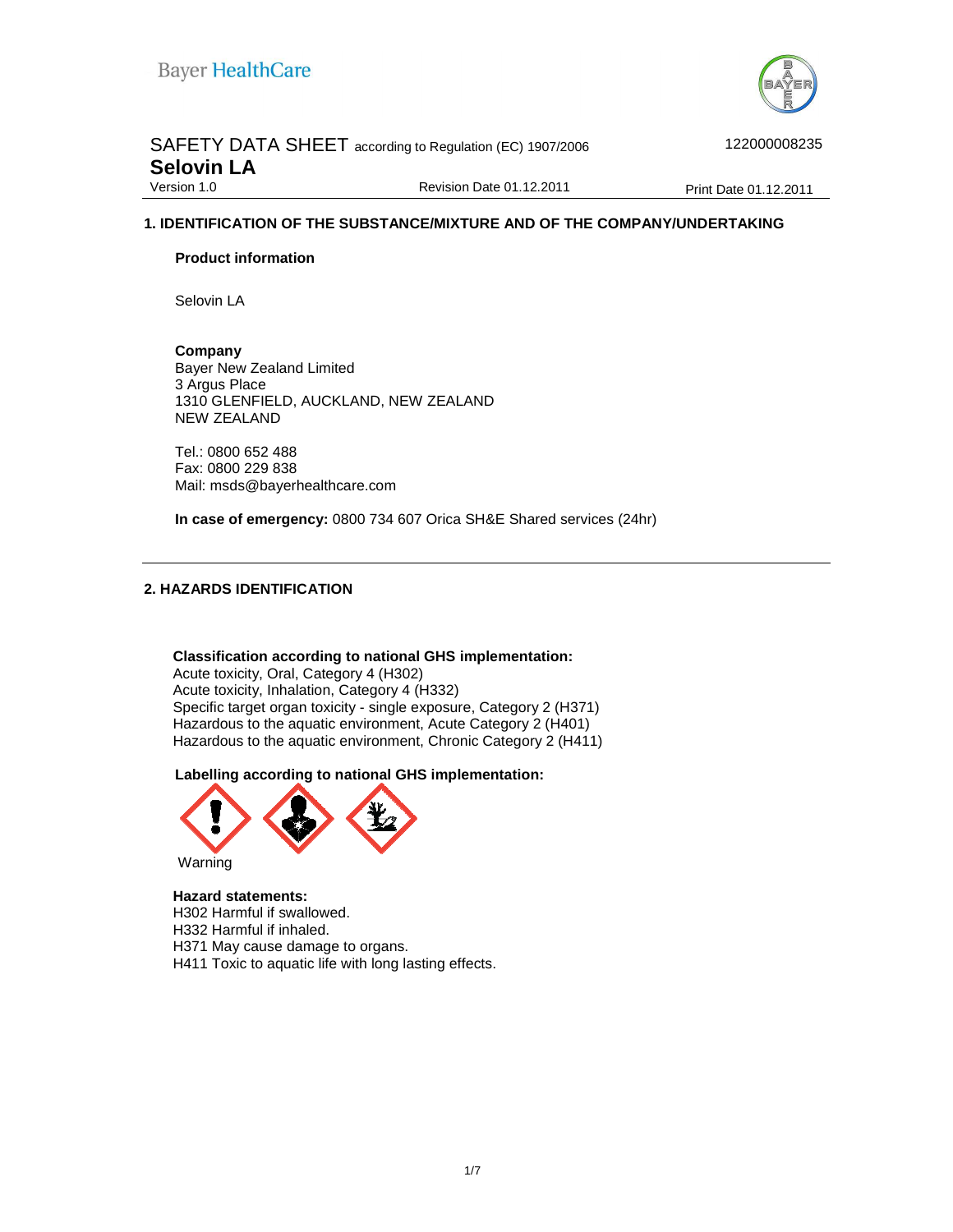

|                   | SAFETY DATA SHEET according to Regulation (EC) 1907/2006 | 122000008235          |
|-------------------|----------------------------------------------------------|-----------------------|
| <b>Selovin LA</b> |                                                          |                       |
| Version 1.0       | Revision Date 01.12.2011                                 | Print Date 01.12.2011 |

#### **Precautionary statements:**

Prevention: P264 Wash hands and face thoroughly after handling. P261 Avoid breathing dust/ fume/ gas/ mist/ vapours/ spray. P273 Avoid release to the environment. Response: P304 + P340 IF INHALED: Remove victim to fresh air and keep at rest in a position comfortable for breathing. P309 + P311 IF exposed or if you feel unwell: Call a POISON CENTER or doctor/ physician. P391 Collect spillage.

#### **3. COMPOSITION/INFORMATION ON INGREDIENTS**

#### **Hazardous components**

Barium selenate Concentration [Weight percent] >= 10 - <= 100 CAS-No.: 7787-41-9 CAS name: Selenic acid, barium salt EINECS-No.: 232-113-8 Index-No.: 034-002-00-8 GHS Classification: Acute Tox. 3 H331 Acute Tox. 3 H301 STOT RE 2 H373 Aquatic Acute 1 H400 Aquatic Chronic 1 H410

Benzyl Alcohol Concentration [Weight percent] >= 1 - <= 10 CAS-No.: 100-51-6 CAS name: Benzenemethanol EINECS-No.: 202-859-9 Index-No.: 603-057-00-5 GHS Classification: Acute Tox. 4 H332 Acute Tox. 4 H302 For the full text of the H+R-phrases mentioned in this Section, see Section 16.

#### **4. FIRST AID MEASURES**

**General advice:** Take off all contaminated clothing immediately.

**If inhaled:** Remove to fresh air. Call a physician immediately.

**In case of skin contact:** After contact with skin, wash immediately with plenty of soap and water. If skin reactions occur, contact a physician.

**In case of eye contact:** In the case of contact with eyes, rinse immediately with plenty of water and seek medical advice.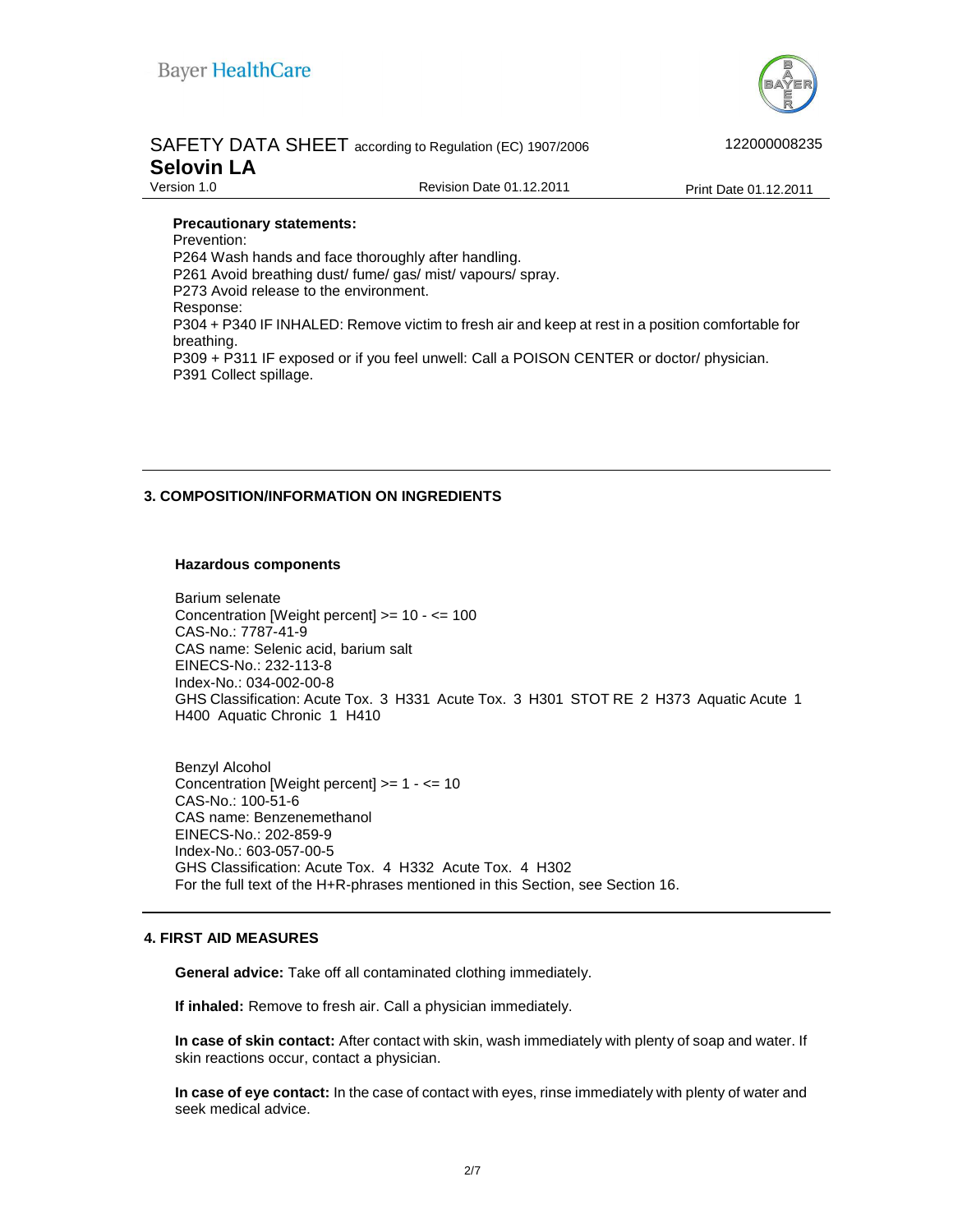

|                   | SAFETY DATA SHEET according to Regulation (EC) 1907/2006 | 122000008235                 |
|-------------------|----------------------------------------------------------|------------------------------|
| <b>Selovin LA</b> |                                                          |                              |
| Version 1.0       | Revision Date 01.12.2011                                 | <b>Print Date 01.12.2011</b> |

**If swallowed:** If swallowed, seek medical advice immediately and show this container or label.

#### **5. FIRE-FIGHTING MEASURES**

**Suitable extinguishing media:** Use water spray, alcohol-resistant foam, dry chemical or carbon dioxide.

**Unsuitable extinguishing media:** High volume water jet

**Specific hazards during fire fighting:** Fire may cause evolution of: Carbon monoxide Carbon dioxide (CO2)

**Special protective equipment for fire-fighters:** In the event of fire, wear self-contained breathing apparatus. Use personal protective equipment.

**Further information:** Prevent fire extinguishing water from contaminating surface water or the ground water system.

#### **6. ACCIDENTAL RELEASE MEASURES**

**Personal precautions:** Use personal protective equipment.

**Environmental precautions:** Do not flush into surface water or sanitary sewer system.

**Methods for cleaning up:** Cover spilt product with liquid-binding material (sand, silica gel, acid binder, universal binder, hybilat). Take up mechanically and fill into labelled, closable containers.

**Additional advice:** Keep away from/remove sources of ignition.

#### **7. HANDLING AND STORAGE**

#### **Handling:**

Avoid formation of aerosol. Only handle product with local exhaust ventilation. Avoid contact with skin, eyes and clothing.

The product is not flammable.

#### **Storage:**

For storage suitable stores with adequate product-reception volume must be used. During handling local official regulations must be observed in order to avert impairment of water by the product.

#### **8. EXPOSURE CONTROLS/PERSONAL PROTECTION**

**Respiratory protection:**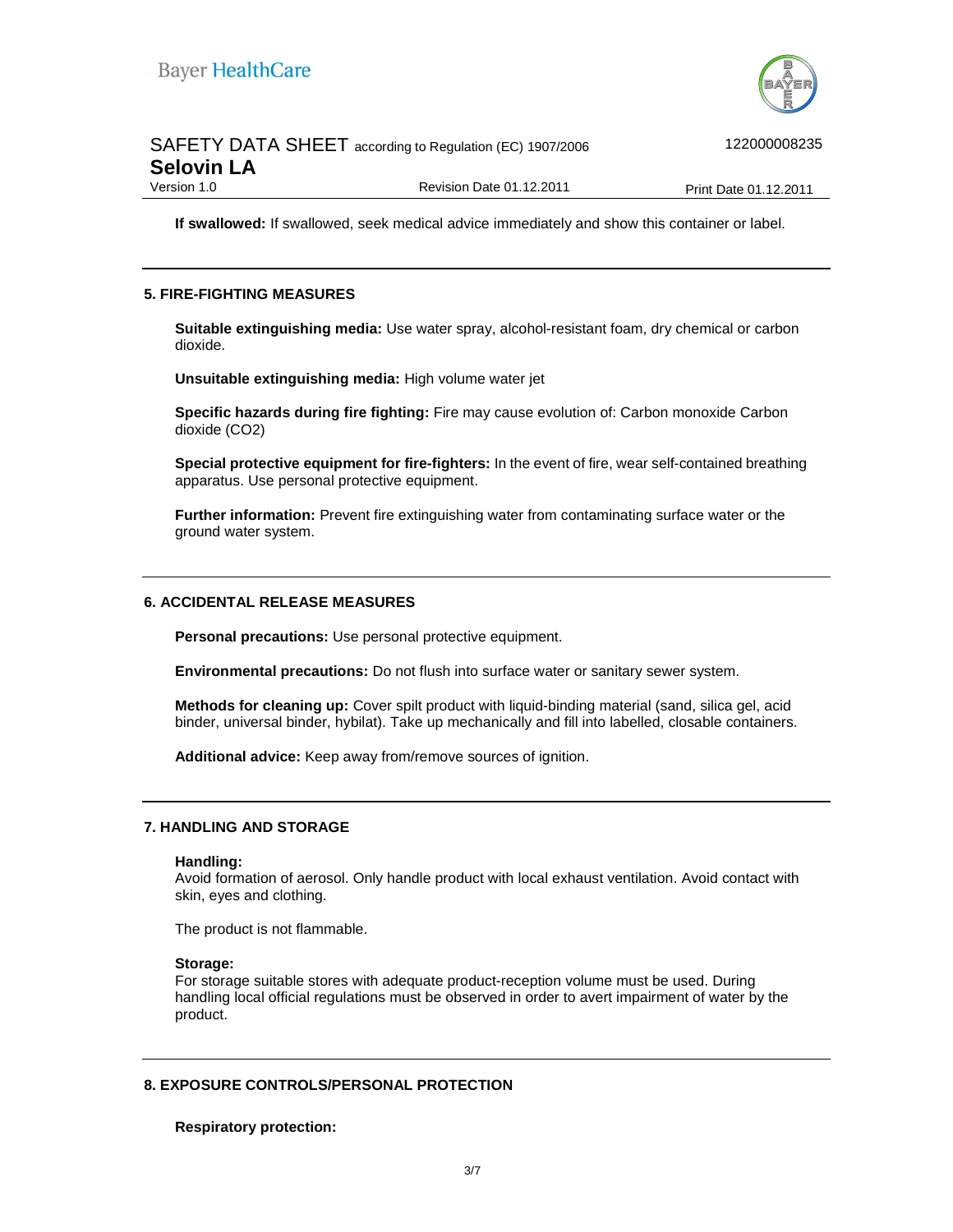

## SAFETY DATA SHEET according to Regulation (EC) 1907/2006 422000008235 **Selovin LA**<br>Version 1.0 Revision Date 01.12.2011 Print Date 01.12.2011

In the case of vapour formation use a respirator with an approved filter.

#### **Hand protection:**

Hand protection: protective gloves for chemicals made of Baypren, nitrile rubber or PVC wear Breakthrough time not tested; dispose of immediately after contamination. Advice: The gloves should not be reused.

#### **Eye protection:**

Safety glasses

#### **Other protective measures:**

Wear suitable protective equipment.

## **9. PHYSICAL AND CHEMICAL PROPERTIES**

| Form:<br>Density:                          | liquid<br>no data available |                  |
|--------------------------------------------|-----------------------------|------------------|
| Vapour pressure:                           | no data available           |                  |
| Viscosity, dynamic:                        | no data available           |                  |
| Miscibility with water:                    | no data available           |                  |
| pH:                                        | no data available           |                  |
| Partition coefficient                      |                             |                  |
| (n-octanol/water):                         | no data available           |                  |
| Flash point:                               |                             |                  |
| Benzyl Alcohol                             | 101 $\mathbb{C}$            | <b>DIN 51758</b> |
| Ignition temperature:<br>Explosion limits: | not determined              |                  |
| Benzyl Alcohol                             | upper: $13\%$ (V)           |                  |
|                                            | lower: 1,3 %(V)             |                  |

#### **10. STABILITY AND REACTIVITY**

**Conditions to avoid:** no data available

**Materials to avoid:** no data available

**Hazardous reactions:** None known.

#### **Thermal decomposition:**

no data available

**Hazardous decomposition products:**  Carbon monoxide, Carbon dioxide (CO2)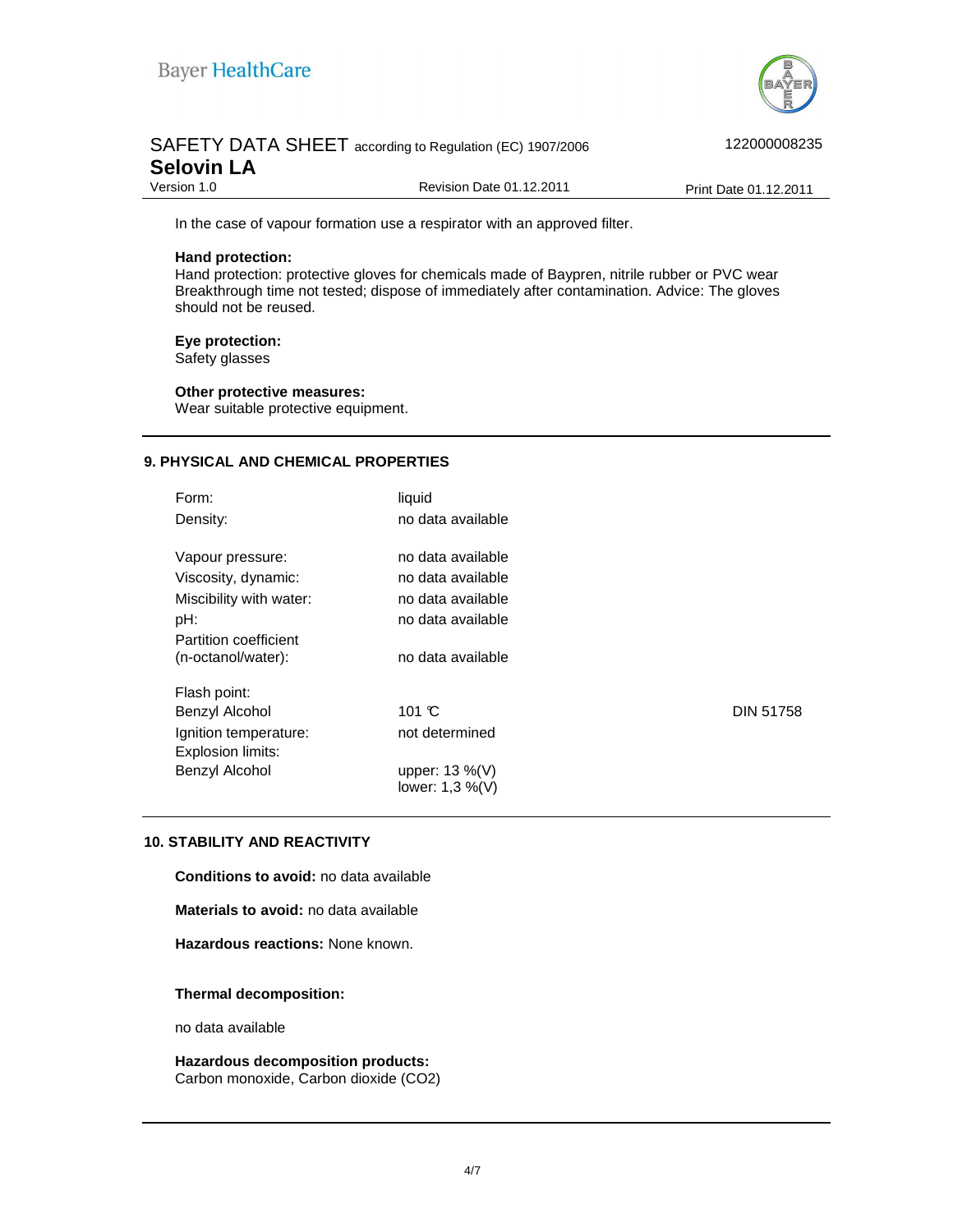

|                   | SAFETY DATA SHEET according to Regulation (EC) 1907/2006 |
|-------------------|----------------------------------------------------------|
| <b>Selovin LA</b> |                                                          |
|                   |                                                          |

SAFETY DATA SHEET according to Regulation (EC) 1907/2006 <#####>122000008235

Version 1.0 **Print Date 01.12.2011** Revision Date 01.12.2011 **Print Date 01.12.2011** 

### **11. TOXICOLOGICAL INFORMATION**

**Other information on toxicity:**  Benzyl Alcohol Dermal absorption possible

If inhaled: irritations, Shortness of breath, Cough

If swallowed: Vomiting, Nausea, Irrtiation of mucous membranes in the mouth, throat, gullet and gastro-intestinal tract following swallowing

Systemic toxicity headaches, Nausea, CNS disorders, Convulsions, Unconsciousness, cessation of breathing

#### **Acute oral toxicity:**

Acute toxicity estimate (ATE) 563,5 mg/kg

**Acute inhalation toxicity:** Acute toxicity estimate (ATE) 2,81 mg/l

#### **Skin irritation:**

Benzyl Alcohol rabbit Result: non-irritant

#### **Eye irritation:**

Benzyl Alcohol rabbit Result: Mild eye irritation

#### **Genotoxicity in vitro:**

Benzyl Alcohol Ames test Result: negative

#### **12. ECOLOGICAL INFORMATION**

#### **General advice:**

Do not allow to enter surface waters or groundwater.

#### **Toxicity to fish:**

Benzyl Alcohol Acute Fish toxicity: LC50 10 mg/l Test species: Lepomis macrochirus (Bluegill) Duration of test: 96 h

#### **Toxicity to daphnia and other aquatic invertebrates.:**

Benzyl Alcohol EC50 400 mg/l Test species: Daphnia magna (Water flea) Duration of test: 24 h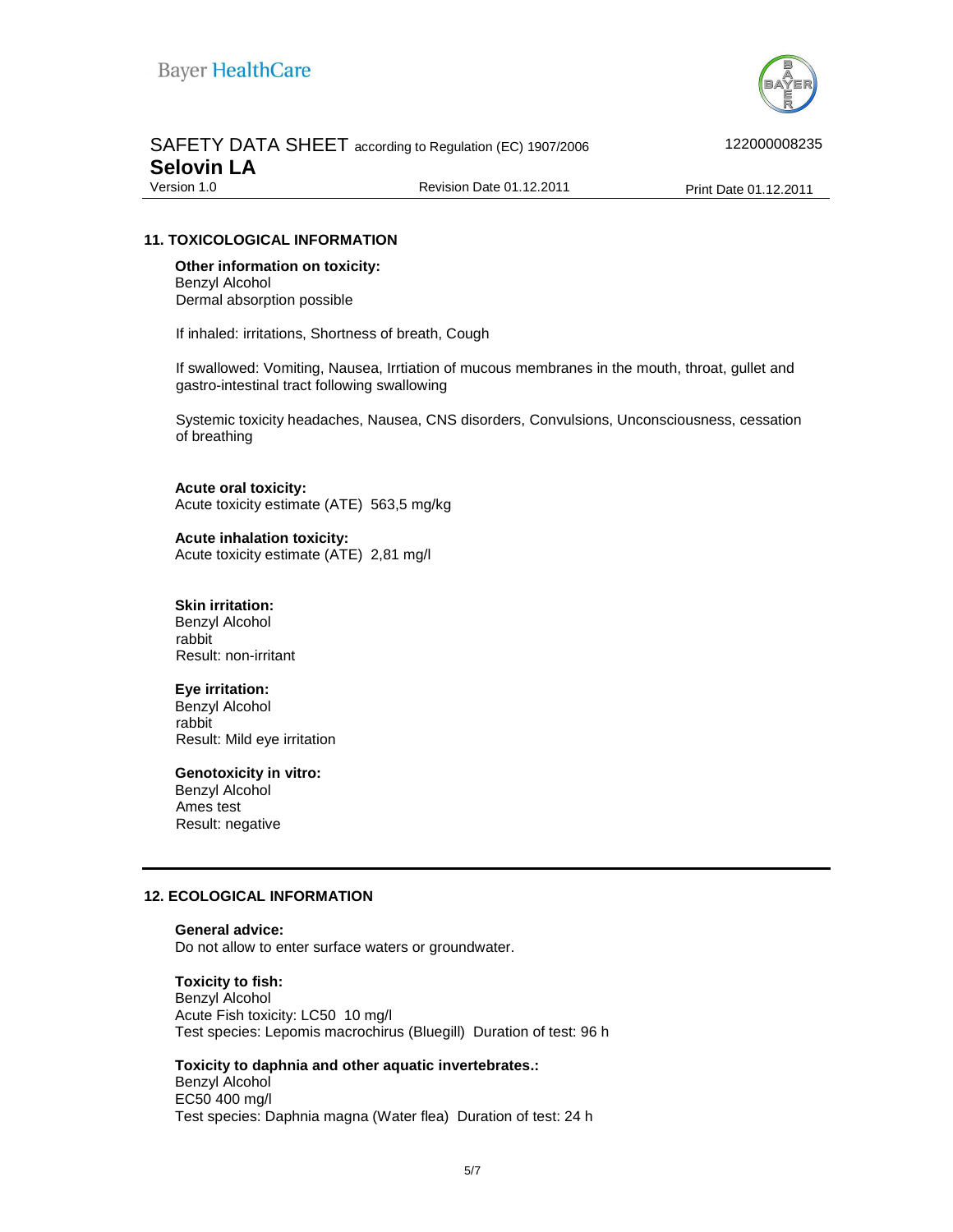

# SAFETY DATA SHEET according to Regulation (EC) 1907/2006 422000008235 **Selovin LA**<br>Version 1.0

Revision Date 01.12.2011 Print Date 01.12.2011

**Toxicity to bacteria:** 

Benzyl Alcohol EC50 71,4 mg/l Test species: Photobacterium phosphoreum Duration of test: 0,5 h

## **13. DISPOSAL CONSIDERATIONS**

Transport to suitable incinerator with reduced non-air emission.

Contaminated, empty containers are to be treated in the same way as the contents.

## **14. TRANSPORT INFORMATION**

| <b>UN Number</b><br>Description of the goods<br>Packaging group<br>Hazard identification No<br>Dangerous goods labels                                                                                       |   | 3082<br>ENVIRONMENTALLY HAZARDOUS SUBSTANCE, LIQUID,<br>N.O.S.<br>(BARIUMSELENATE)<br>Ш<br>90<br>9                            |
|-------------------------------------------------------------------------------------------------------------------------------------------------------------------------------------------------------------|---|-------------------------------------------------------------------------------------------------------------------------------|
| <b>ADNR</b><br><b>UN Number</b><br>Description of the goods<br>Packaging group<br>Hazard identification No<br>Dangerous goods labels                                                                        | ÷ | 3082<br>ENVIRONMENTALLY HAZARDOUS SUBSTANCE, LIQUID,<br>N.O.S.<br>(BARIUMSELENATE)<br>Ш<br>90<br>9                            |
| <b>IATA</b><br><b>UN Number</b><br>Description of the goods<br>Class<br>Packaging group<br>Dangerous goods labels<br>Packing instruction (cargo<br>aircraft)<br>Packing instruction<br>(passenger aircraft) |   | 3082<br>ENVIRONMENTALLY HAZARDOUS SUBSTANCE, LIQUID,<br>N.O.S.<br>(BARIUM SELENATE)<br>9<br>$\mathbf{III}$<br>9<br>964<br>964 |
| <b>IMDG</b><br><b>UN Number</b><br>Description of the goods                                                                                                                                                 |   | 3082<br>ENVIRONMENTALLY HAZARDOUS SUBSTANCE, LIQUID,<br>N.O.S.<br>(BARIUM SELENATE)                                           |